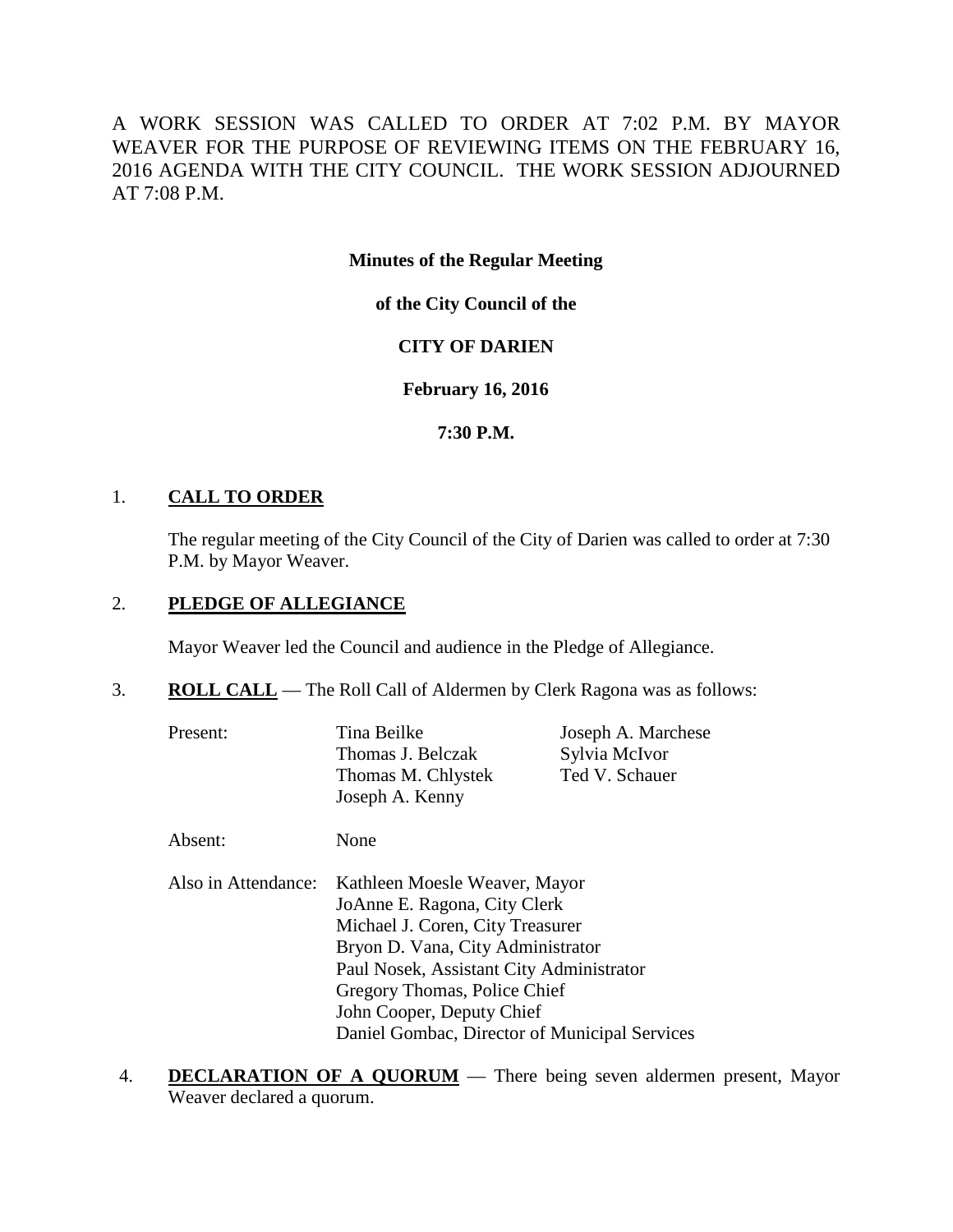### 5. **QUESTIONS, COMMENTS AND ANNOUNCEMENTS – GENERAL**

There were none.

### 6. **APPROVAL OF MINUTES** — February 1, 2016 City Council Meeting

It was moved by Alderman Kenny and seconded by Alderman Schauer to approve the minutes of the City Council Meeting of February 1, 2016.

| Roll Call: | Ayes:    | Beilke, Belczak, Chlystek, Kenny, Marchese,<br>Schauer          |  |  |  |
|------------|----------|-----------------------------------------------------------------|--|--|--|
|            | Abstain: | McIvor                                                          |  |  |  |
|            | Nays:    | None                                                            |  |  |  |
|            | Absent:  | None                                                            |  |  |  |
|            |          | Results: Ayes 7, Nays 0, Absent 0<br><b>MOTION DULY CARRIED</b> |  |  |  |

## 7. **RECEIVING OF COMMUNICATIONS**

Alderman Beilke received a phone call from a resident, 100 block of Holly, who is following the Private Stormwater Assistance Program. Resident would like the Council to approve the expansion to this program in the upcoming budget and feels this program would provide an opportunity for residents to enhance their property.

Mayor Weaver commented that she continues to receive communication from organizations about gaming. Council provided feedback.

## 8. **MAYOR'S REPORT**

## **A. CONSIDERATION OF A MOTION TO APPROVE A RESOLUTION RECOGNIZING MARIAN KRUPICKA AS THE 2016 CITIZEN OF THE YEAR IN THE CITY OF DARIEN**

Mayor Weaver read the resolution into record.

It was moved by Alderman Marchese and seconded by Alderman Belczak to approve the resolution as presented.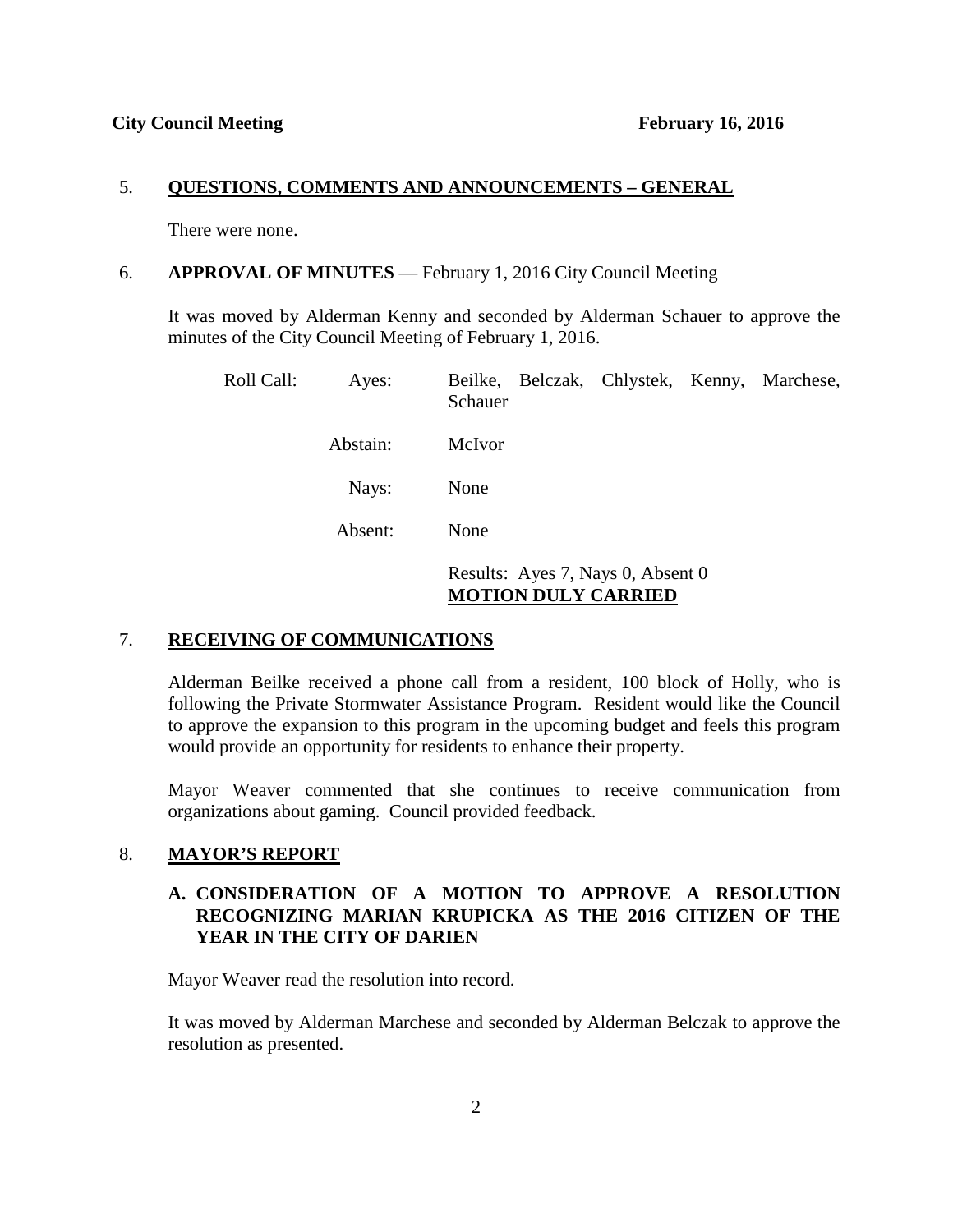## **RESOLUTION NO. R-36-16 A RESOLUTION RECOGNIZING MARIAN KRUPICKA AS THE 2016 CITIZEN OF THE YEAR IN THE CITY OF DARIEN**

Roll Call: Ayes: Beilke, Belczak, Chlystek, Kenny, Marchese, McIvor, Schauer, Weaver, Ragona, Coren, Murphey, Vana

Nays: None

Absent: None

# Results: Ayes 12, Nays 0, Absent 0 **MOTION DULY CARRIED**

Mayor Weaver presented Marian Krupicka with the Citizen of the Year Resolution and plaque. There was resounding applause and a standing ovation from City Council and audience.

Marian Krupicka thanked everyone, particularly the Indian Prairie Public Library staff and Board, Darien Woman's Club, her family, Eisenhower Junior High School administration, staff and students, those who nominated her, Citizen of the Year Committee, and City Council.

Mayor Weaver invited all for the Citizen of the Year Coffee and Cake Reception following the meeting.

Alderman Beilke announced that the Citizen of the Year Dinner/Dance will be held at Alpine Banquets on March 5, 2016; tickets can be purchased at City Hall, the cost is \$30.00 per person.

#### **B. POLICE CHIEF APPOINTMENT – GREGORY THOMAS**

It was moved by Alderman Kenny and seconded by Alderman Schauer to approve the appointment of Gregory Thomas as Police Chief.

Roll Call: Ayes: Beilke, Belczak, Chlystek, Kenny, Marchese, McIvor, Schauer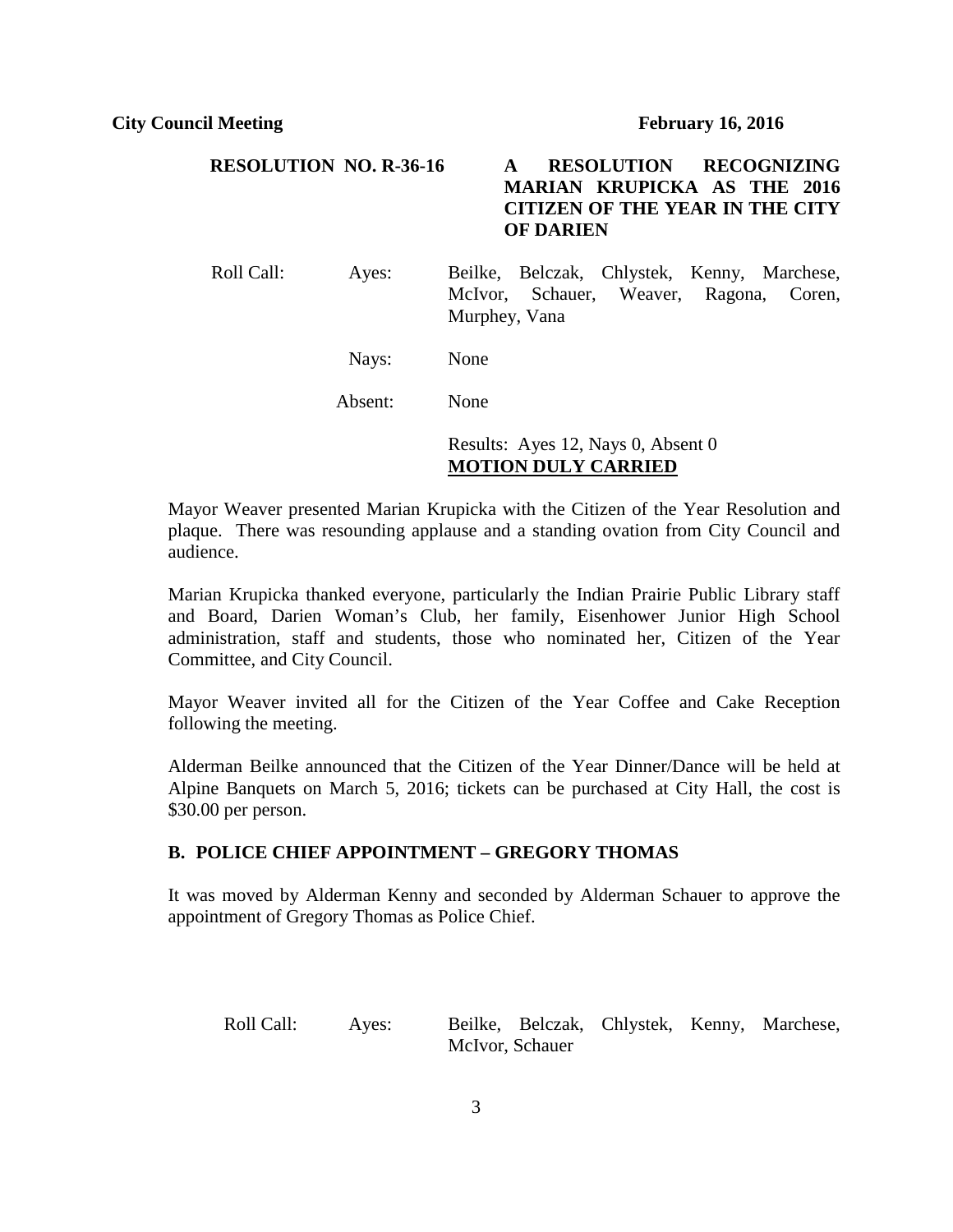Nays: None

Absent: None

## Results: Ayes 7, Nays 0, Absent 0 **MOTION DULY CARRIED**

Clerk Ragona administered the Oath of Office to Chief Gregory Thomas. There was a round of applause from Council and audience.

Chief Thomas thanked Mayor Weaver and Council for the opportunity to serve the citizens of Darien on a permanent basis. Chief Thomas acknowledged his family, friends from the Aurora Police Department, and the dedicated officers from the Darien Police Department.

## 9. **CITY CLERK'S REPORT**

There was no report.

## 10. **CITY ADMINISTRATOR'S REPORT**

There was no report.

## 11. **DEPARTMENT HEAD INFORMATION/QUESTIONS**

#### **A. POLICE DEPARTMENT REPORT - JANUARY 2016**

The Police Department Report for January 2016 is available on the City website.

Chief Thomas provided an update on the two residential burglaries that occurred on February 9, 2016. He encouraged residents to call "911" if they see anything suspicious. He reminded them to lock their doors and windows and to leave lights on after dark. Chief Thomas responded to questions from Council.

#### 12. **TREASURER'S REPORT**

#### **A. WARRANT NUMBER 15-16-19**

It was moved by Alderman Belczak and seconded by Alderman Beilke to approve payment of Warrant Number 15-16-19 in the amount of \$479,439.88 from the enumerated funds; and \$458,781.43 from payroll funds for the period ending 02/04/16; for a total to be approved of \$938,221.31.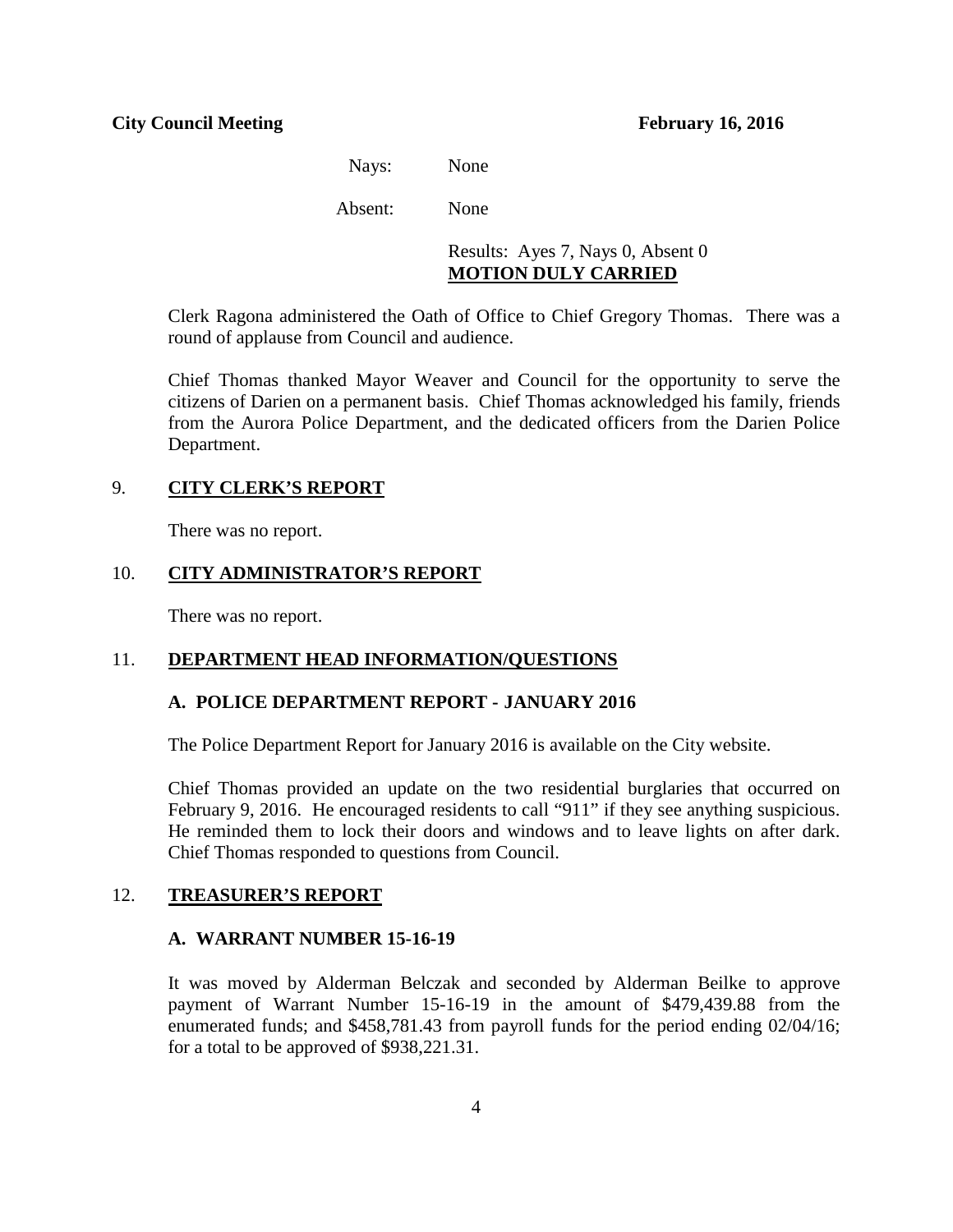| Roll Call: | Ayes:   | Beilke, Belczak, Chlystek, Kenny, Marchese,<br>McIvor, Schauer  |
|------------|---------|-----------------------------------------------------------------|
|            | Nays:   | None                                                            |
|            | Absent: | None                                                            |
|            |         | Results: Ayes 7, Nays 0, Absent 0<br><b>MOTION DULY CARRIED</b> |

## **B. TREASURER'S REPORT – JANUARY 2016**

Treasurer Coren reviewed year-to-date sources of revenue, expenditures, and fund balances through the month of January 2016:

| General Fund:                       |                          |                             | Revenue \$11,594,397; Expenditures \$8,240,353;    |  |
|-------------------------------------|--------------------------|-----------------------------|----------------------------------------------------|--|
|                                     |                          | Current Balance \$3,971,186 |                                                    |  |
| Water Fund:                         |                          |                             | Revenue \$4,504,592; Expenditures \$4,967,129;     |  |
|                                     |                          | Current Balance (\$428,518) |                                                    |  |
| Motor Fuel Tax Fund:                |                          |                             | Revenue \$428,656; Expenditures \$393,067; Current |  |
|                                     | <b>Balance \$317,677</b> |                             |                                                    |  |
| Water Depreciation Fund:            |                          |                             | Revenue \$349,959; Expenditures \$126,478; Current |  |
|                                     | <b>Balance \$98,149</b>  |                             |                                                    |  |
| Capital Improvement Fund:           |                          |                             | Revenue \$2,359,503; Expenditures \$3,372,443;     |  |
|                                     |                          | Current Balance \$4,674,517 |                                                    |  |
| Capital Projects Debt Service Fund: |                          |                             | Revenue \$507,236; Expenditures \$507,236; Current |  |
|                                     | Balance of \$0           |                             |                                                    |  |

### 13. **STANDING COMMITTEE REPORTS**

**Administrative/Finance Committee** – Chairman Schauer announced the first Administrative/Finance Committee-of-the-Whole Budget Meeting is scheduled for February 17, 2016 at 6:30 P.M. in the Council Chambers followed by subsequent meetings on February 23, February 29, March 8 and March 15, 2016. The next meeting of the Administrative/Finance Committee is scheduled for March 7, 2016 at 6:00 P.M. in the City Hall Conference Room.

**Municipal Services Committee** – Alderman Marchese advised the next meeting of the Municipal Services Committee has been rescheduled to March 7, 2016 at 6:30 P.M. in the Council Chambers.

**Police Committee** – Chairman McIvor advised the next meeting of the Police Committee is scheduled for March 21, 2016 at 6:00 P.M. in the Police Department Training Room.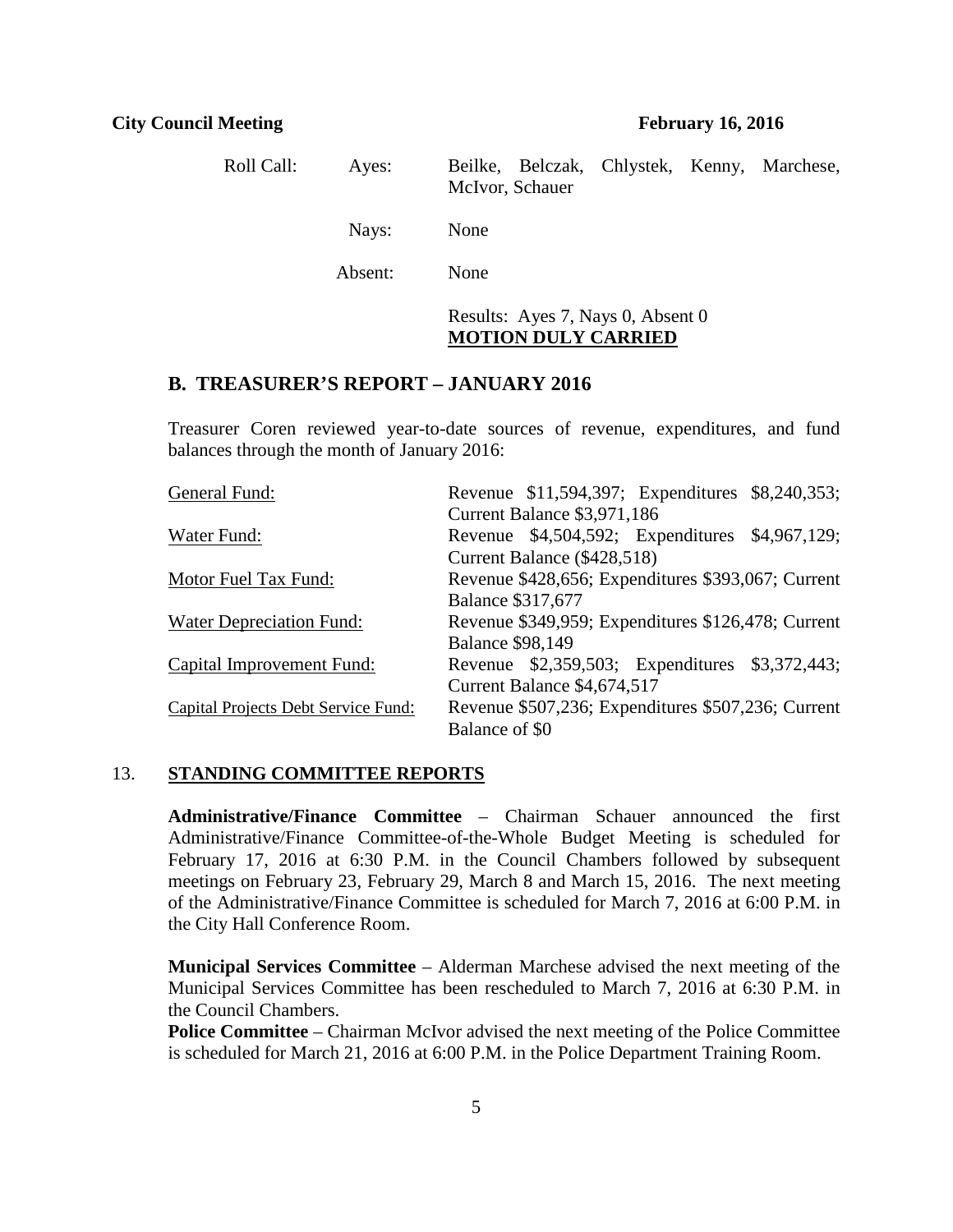## 14. **QUESTIONS AND COMMENTS – AGENDA RELATED**

There were none.

#### 15. **OLD BUSINESS**

There was no old business.

## 16. **CONSENT AGENDA**

There was no Consent Agenda.

### 17. **NEW BUSINESS**

## **A. CONSIDERATION OF A MOTION TO GRANT A WAIVER OF THE RAFFLE LICENSE BOND REQUIREMENT FOR THE DARIEN ROTARY CLUB.**

It was moved by Alderman Schauer and seconded by Alderman McIvor to approve the motion as presented.

| Roll Call: | Ayes:   | Beilke, Belczak, Chlystek, Kenny, Marchese,<br>McIvor, Schauer  |
|------------|---------|-----------------------------------------------------------------|
|            | Nays:   | None                                                            |
|            | Absent: | None                                                            |
|            |         | Results: Ayes 7, Nays 0, Absent 0<br><b>MOTION DULY CARRIED</b> |

#### 18. **QUESTIONS, COMMENTS AND ANNOUNCEMENTS – GENERAL**

Alderman Marchese commended the Citizen of the Year Committee for their excellent choice of Marian Krupicka.

#### 19. **ADJOURNMENT**

There being no further business to come before the City Council, it was moved by Alderman McIvor and seconded by Alderman Beilke to adjourn the City Council meeting.

#### **VIA VOICE VOTE – MOTION DULY CARRIED**

The City Council meeting adjourned at 8:11 P.M.